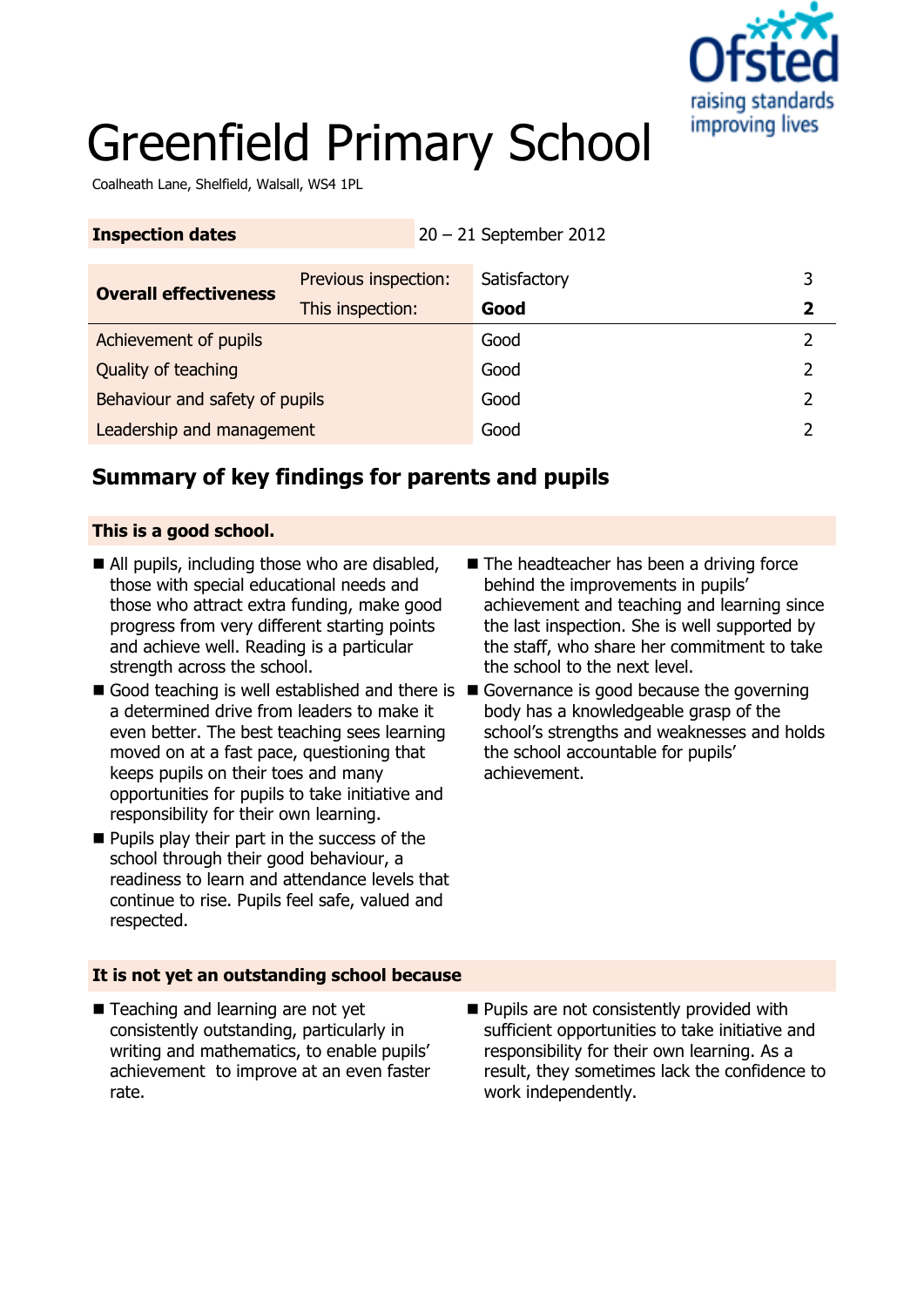# **Information about this inspection**

- Inspectors observed 13 lessons.
- All teachers were observed at least once, and teaching assistants and other support staff were also observed supporting pupils.
- Meetings were held with the headteacher, deputy headteacher, key subject leaders, the leader of Early Years provision, the teacher responsible for managing special needs provision, a representative from the local authority and members of the governing body, including the Chair. Meetings were also held with pupils.
- Inspectors took account of the nine responses to the online questionnaire, Parent View, and analysed the parental response to questionnaires that had been sent by the school to parents and carers over the last three years.
- **Inspectors analysed the questionnaires completed by staff.**
- Inspectors looked at pupils' books, the school's detailed records on pupils' attainment and progress, the school's documentation relating to the monitoring and improvement of teaching, performance management information, school development and improvement planning, safeguarding procedures, the local authority's monitoring and reviews of the school's performance and the governing body minutes.
- Detailed evaluations were carried out on how the school teaches reading, writing and mathematics, and how well these skills are promoted across the curriculum.
- **Inspectors heard pupils read and talked to them about their love of literature, their reading** skills and how widely they read.

# **Inspection team**

Martin Newell, Lead inspector **Additional inspector** 

**Fiona Robinson Additional inspector**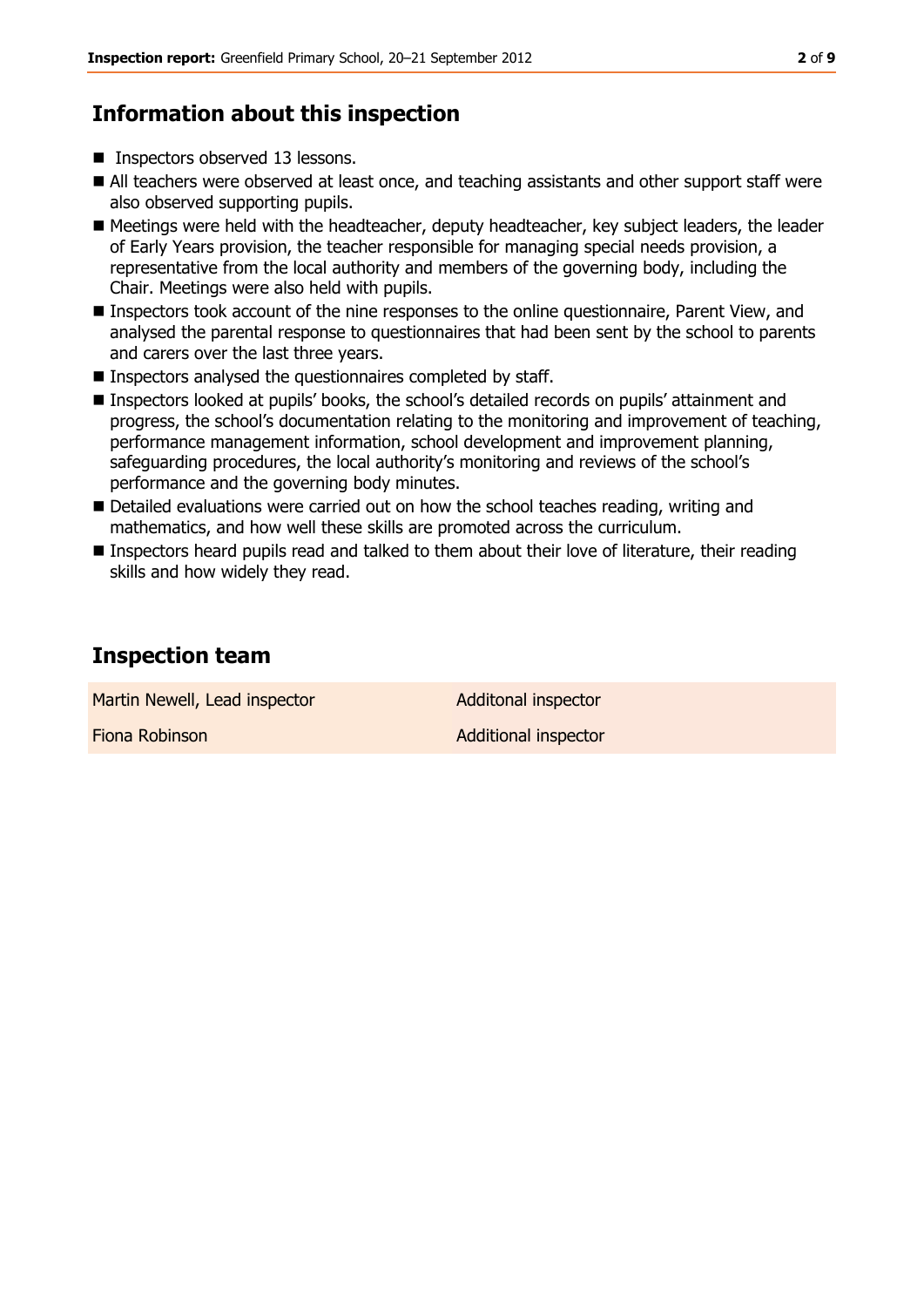# **Full report**

# **Information about this school**

- Greenfield Primary School is similar in size to other primary schools nationally.
- The proportions of pupils supported at school action and school action plus are broadly in line with the national average, although the proportion of pupils with a statement of special educational needs is below the national average.
- Most pupils are White British with a small number from different minority ethnic backgrounds. The percentage of pupils who speak English as an additional language is well below the national average.
- The number of pupils supported by extra funding (the pupil premium) is a little above that found nationally.
- There is a Children's Centre on site catering for 0–3-year-olds but this is reported on separately. The governing body also provides a breakfast club.
- The school meets the government's current floor standards, which set the minimum expectations for pupils' attainment and progress.

# **What does the school need to do to improve further?**

- Accelerate pupils' progress further, particularly in writing and mathematics, by:
	- ensuring that teaching consistently, over time, is challenging, uses sharp and focused questioning that demands more detailed responses from all pupils, and relies more on pupils' participation than teachers' direction
	- ensuring that there is sufficient attention consistently given to the development of pupils' spelling skills and their ability to use punctuation, grammar and powerful vocabulary to help bring their writing more to life
	- providing more opportunities for pupils to use their swiftly improving mathematical skills in more problem-solving and investigative tasks both within mathematics lessons and in other subjects where relevant.
- **Ensure that all teachers provide more opportunities, across the curriculum, for pupils to take** initiative and responsibility for their own learning by:
	- regularly engaging pupils in activities that require them to work independently and to find things out for themselves
	- encouraging pupils not to rely too heavily on adult support but instead capitalise on their own enquiry skills and knowledge and those of their classmates
	- encouraging pupils to take risks in their learning while assuring them it is perfectly acceptable if the first answer or work contribution is not always correct.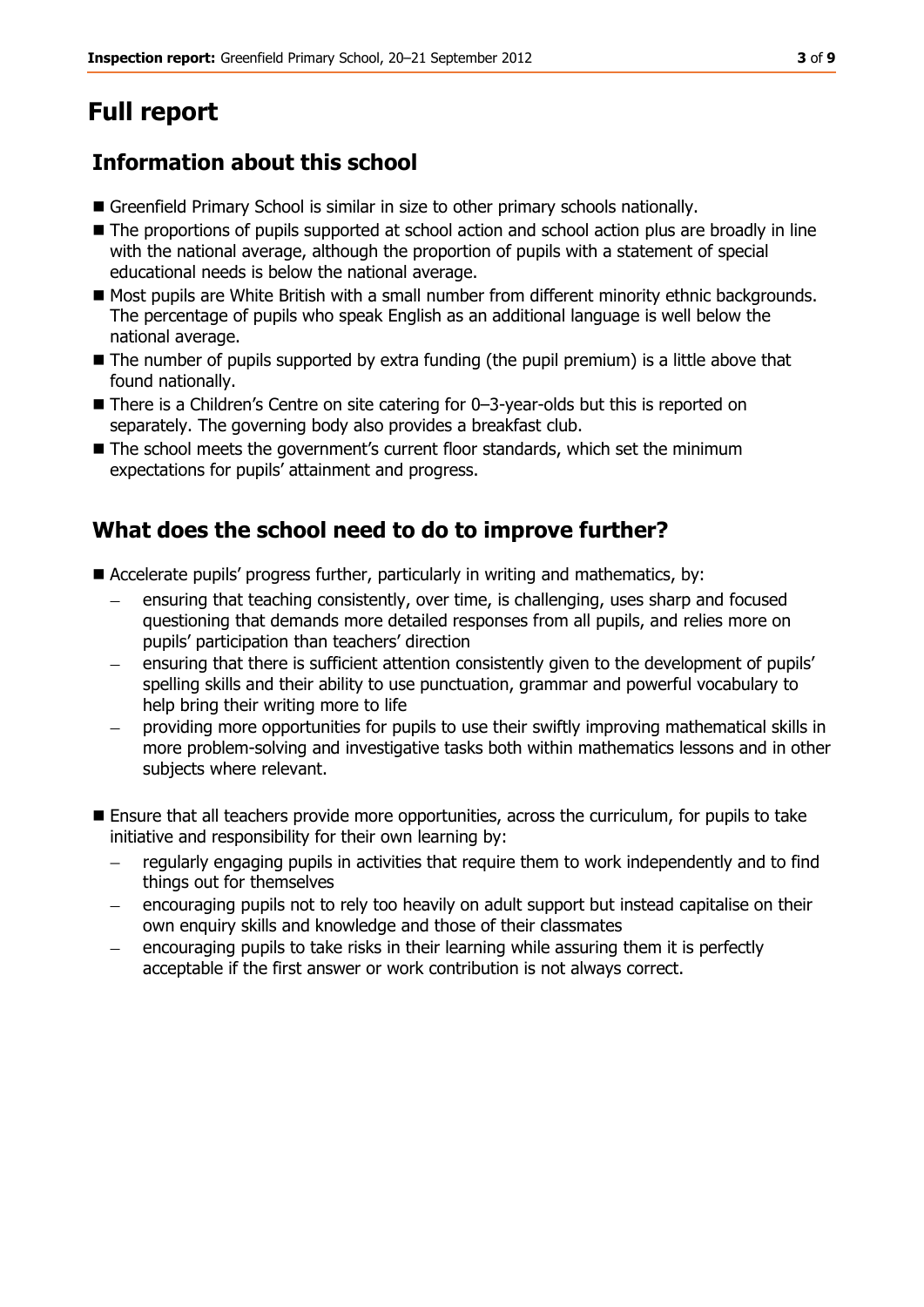# **Inspection judgements**

#### **The achievement of pupils is good.**

- Overall, pupils are achieving well. There have been concerted efforts to accelerate the progress of all groups of pupils and to move the school forward swiftly since the last inspection.
- Improvements have come through an unrelenting focus on improving teaching and achievement. The systems for analysing and tracking pupils' progress are highly effective because they are thorough and used as a powerful tool to hold teachers accountable for the progress of the pupils they teach.
- Children get off to a good start in the Early Years Foundation Stage from below expected levels and, for a minority, well below. Staff know how young children learn best and provide them with activities that promote early learning skills well. They seldom miss opportunities to capitalise on children's curiosity and to nurture independence.
- Good progress continues in Years 1 to 6 and pupils' attainment by the time they leave school is in line with the national average and above average in reading. The percentage of pupils making expected and better than expected progress from Year 2 to Year 6 is higher than national averages. The school's tracking data, supported by observations of teaching and scrutiny of pupils' work, indicate that this trend is set to improve still further.
- The outstanding systems for tracking pupils' progress pay very careful attention to the performance of different groups, including pupils supported by the pupil premium, disabled pupils and those with special educational needs and the small number of pupils from different ethnic backgrounds. Thorough analysis indicates that there is little discernible difference between the performance of different groups and any differences over time have been swiftly identified and good quality interventions put in place so that any gaps narrow markedly.
- Reading is a significant strength across the school because children are taught early reading skills very well. This flying start is consistently built on so that when they leave school pupils are highly competent, fluent readers who read widely and have a genuine love of literature.
- $\blacksquare$  The school fully recognises that there is still work to be done to achieve its aim of becoming an outstanding school. The school has introduced a curriculum that promotes writing in a cross-curricular manner and this is proving successful in raising attainment in writing, particularly for boys. However, further improvements are needed in pupils' spelling skills and their use of a varied vocabulary and accurate punctuation to enliven writing.
- Improvements in mathematics are moving at a good pace but opportunities to develop pupils' investigative and problem-solving skills are not consistently capitalised upon within mathematics lessons or at times in other subjects.

#### **The quality of teaching is good**

- Teaching is good over time but is not yet consistently of a quality to bring about outstanding achievement for all pupils.
- The best teaching and learning is mostly, but not exclusively, in evidence for the younger children and pupils. Here, the tasks are challenging, the pace brisk and questioning gets the pupils thinking for themselves. An excellent balance is struck between teacher talk and pupil participation and there is a buzz of excitement and anticipation as pupils set about their work.
- In a Year 1 lesson, for example, all these attributes were present in a writing task where pupils read and performed their stories with great enthusiasm and animation, as well as demonstrating well-developed reading skills.
- In other successful learning experiences, teachers ask thought-provoking and open-ended questions and encourage detailed, articulate and sophisticated responses. In addition, the challenge to pupils is raised when opportunities are provided for them to carry out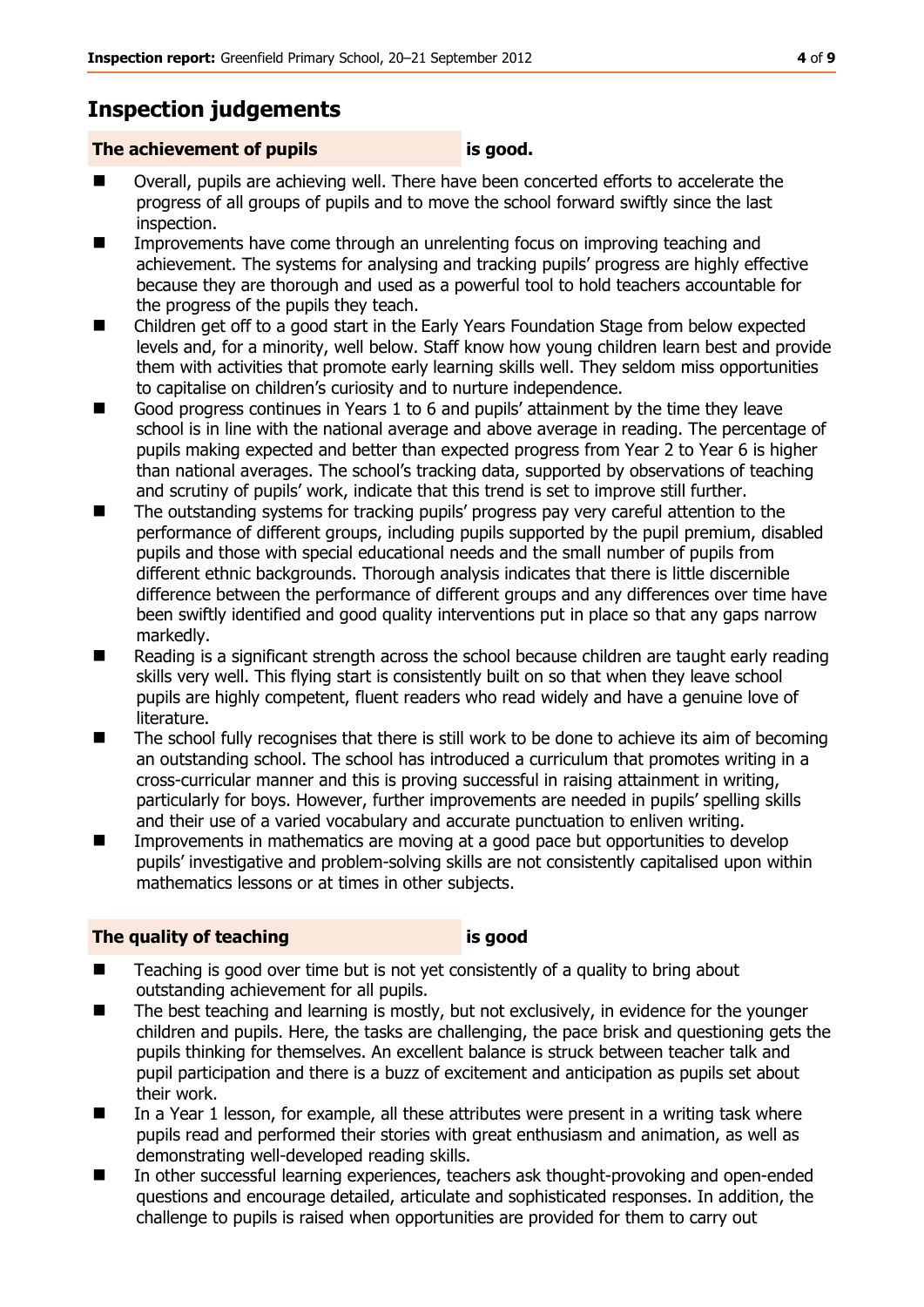investigative and problem-solving tasks. These strong attributes are, however, not yet consistently to the fore in enough of the school's teaching.

- The marking of pupils' work is a strength because it clearly outlines why a piece of work is good or what is needed to improve it. Pupils enter into written dialogue with the teacher on comments made and are keen to embed pointers for improvement in future work.
- Pupils have a good knowledge of their individual targets and the older pupils know the levels they are working at and what is needed to reach the next level. The best practice sees the pupils being encouraged to use their literacy targets across different subjects.
- Teaching assistants contribute much to pupils' learning. They are both supportive and challenging and help ensure that progress for the less-able pupils and those with a disability or special educational needs is similar to that of their classmates.
- The school makes effective use of its test and assessment data to plan and provide good quality intervention strategies to push on pupils' learning. This helps to ensure that pupils of all abilities make equally good progress.

#### **The behaviour and safety of pupils are good**

- Pupils consistently behave well, at times better, and make a telling contribution to the sense of community that wraps around the school. This is evident in class, around the school and on other occasions such as the breakfast club.
- Pupils are attentive, keen to learn and show positive attitudes to learning. However, there are occasions when they rely too much on adult support and lack confidence in working independently or testing out new learning in case they make a mistake.
- Pupils are proud of their school and feel it prepares them well for the next stage of education. Many take pride in their work.
- Behaviour and incident logs are well maintained and show few instances of inappropriate behaviour, bullying or incidents of racist behaviour. Exclusions are rare. Pupils are well aware of the consequences of poor behaviour and staff consistently apply the school's policies and procedures so that pupils know where they stand.
- Older pupils rightly see themselves as good role models for younger pupils and, as one pupil pointed out, ' We are a good Year 6 who want to lead by example.'
- Attendance is in line with the national average and has improved significantly since the last inspection. This is because the school has utilised effective strategies to highlight and celebrate the importance of regular attendance and ensured that fewer families take holidays in term time.
- Pupils have a good awareness of different forms of bullying. As highlighted through discussions with pupils who talked knowledgeably of physical, name-calling, cyber, racist and other forms of bullying. Pupils state that 'any bullying is dealt with quickly' and 'there is always someone to talk to'. They know how to keep themselves safe when using the internet and when travelling and playing in the neighbourhood.
- The responses on Parent View and the school's own questionnaires indicate that parents and carers feel that the school is a safe place for their chidren to learn and that behaviour is good.

#### **The leadership and management are good.**

- The headteacher provides strong leadership that is focused squarely on a successful and continuous drive to improve pupils' achievement and teaching. She benefits from good support from other leaders and staff.
- Improvements in teaching have been driven forward through a rigorous and concerted programme of monitoring and performance management. Good and better practice is recognised and disseminated. The school is aware of and complies with the Teachers' Standards. Leaders are prepared to take the necessary steps to improve teachers' performance that does not come up to the mark.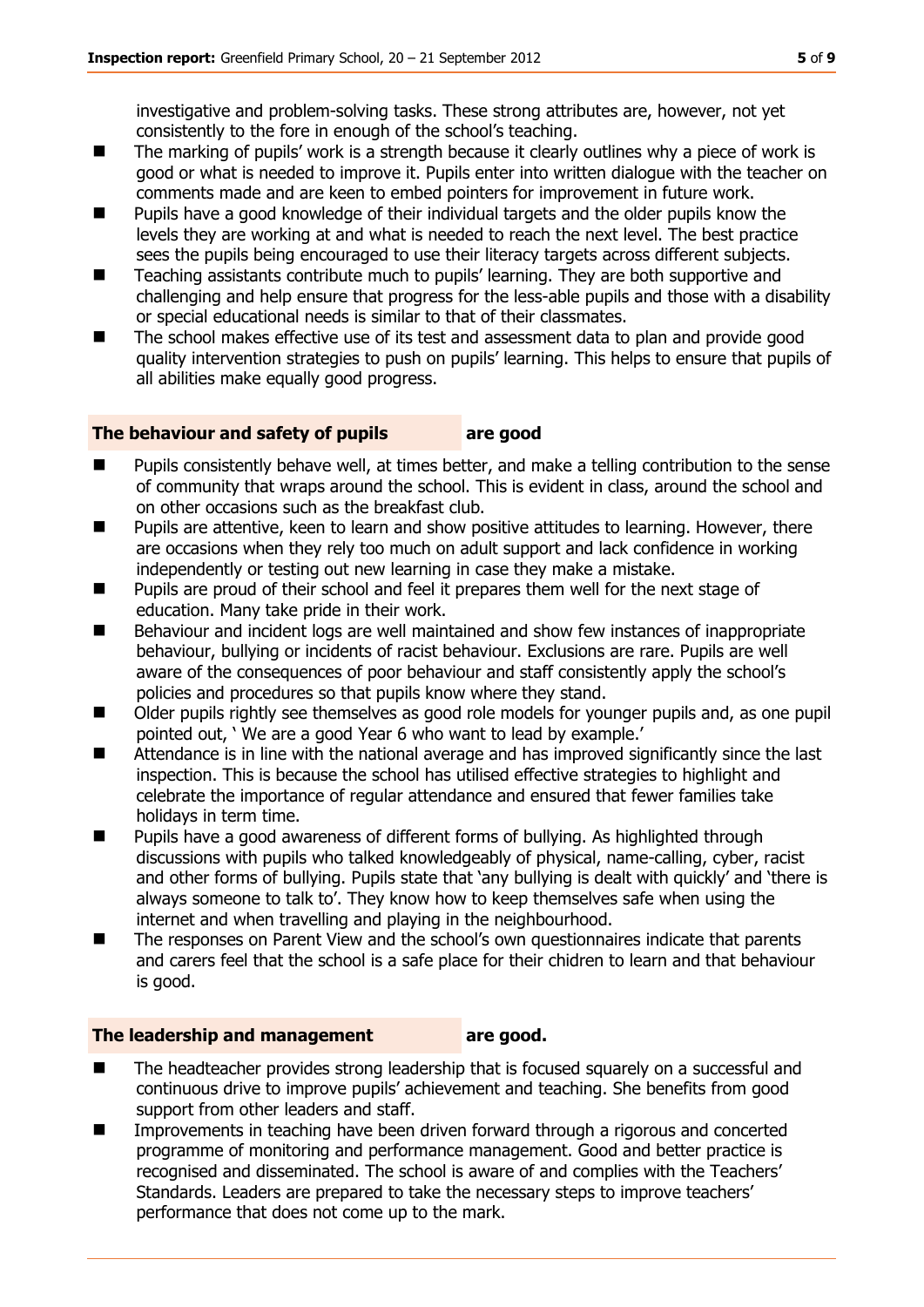- All teachers are held individually accountable for the progress of their pupils. Progress monitoring meetings are held regularly, where the data and the quality of teaching are analysed and areas for improvement and challenging targets put in place.
- The school's self-evaluation is robust and provides a realistic appraisal of where the school is at. The headteacher ensures that the school does not rest on its laurels and has already identified the need for, and is working on, further honing of the skills of middle leaders to enable them to impact even further on improving teaching and pupils' achievement.
- $\blacksquare$  The progress of all groups of pupils is tracked very closely, including pupils with a disability or with special educational needs. The impact of intervention strategies and how pupil premium funding is utilised are evaluated against the progress made by targeted pupils.
- Good procedures are in place for the professional development of staff that are aligned both to the school's and individuals' needs.
- The curriculum is well planned and meets the needs of all pupils. The emphasis on developing writing skills across different subjects is reaping good rewards. The use of events, visits or visitors to provide an enthralling stimulus at the start of each term and a 'fabulous finish' enthuse pupils and staff alike, as evidenced by the good-quality writing produced after a school visit to a 'Victorian Town'.
- An array of visits, visitors, events and trips to places in the locality, as well as residential trips to Shropshire, London and France, all add to pupils' enjoyment and to their spiritual, moral, social and cultural development.
- Relationships with parents and carers are good and there is a strong sense of partnership. The high attendance of Year 6 parents and carers at the progress monitoring meetings, where their child's individual levels and targets are discussed in detail, and attendance of parents and carers at other achievement meetings affirms this.
- The local authority has provided good support and challenge for the school and has played its part in the sustained improvements since the last inspection.

#### ■ The governance of the school:

- is good because the governing body has an accurate and realistic awareness of the school's strengths and weaknesses
- ensures that challenging questions are asked in holding the school to account for the quality of education provided
- is proactive in ensuring that available funds are used to best effect to have an impact on pupils' achievement
- ensures, with other school leaders, that all safeguarding and child protection policies and practices fully meet requirements.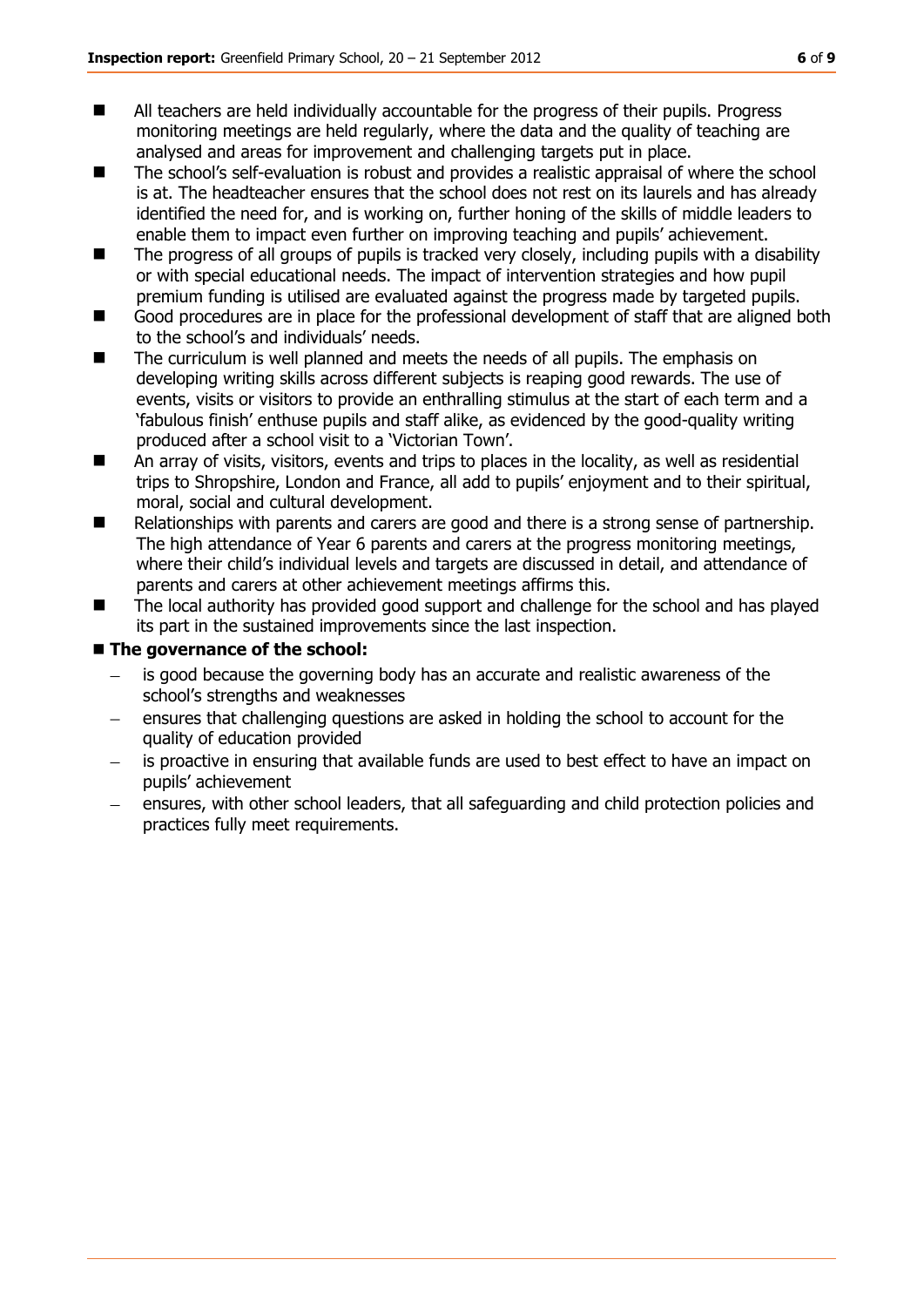# **What inspection judgements mean**

| <b>School</b> |                         |                                                                                                                                                                                                                                                                                                                                                                         |
|---------------|-------------------------|-------------------------------------------------------------------------------------------------------------------------------------------------------------------------------------------------------------------------------------------------------------------------------------------------------------------------------------------------------------------------|
| Grade         | <b>Judgement</b>        | <b>Description</b>                                                                                                                                                                                                                                                                                                                                                      |
| Grade 1       | Outstanding             | An outstanding school is highly effective in delivering outcomes<br>that provide exceptionally well for all its pupil's needs. This<br>ensures that pupils are very well equipped for the next stage of<br>their education, training or employment.                                                                                                                     |
| Grade 2       | Good                    | A good school is effective in delivering outcomes that provide<br>well for all its pupil's needs. Pupils are well prepared for the next<br>stage of their education, training or employment.                                                                                                                                                                            |
| Grade 3       | Requires<br>improvement | A school that requires improvement is not yet a good school, but it<br>is not inadequate. This school will receive a full inspection within<br>24 months from the date of this inspection.                                                                                                                                                                              |
| Grade 4       | Inadequate              | A school that has serious weaknesses is inadequate overall and<br>requires significant improvement but leadership and management<br>are judged to be Grade 3 or better. This school will receive<br>regular monitoring by Ofsted inspectors.                                                                                                                            |
|               |                         | A school that requires special measures is one where the school<br>is failing to give its pupils an acceptable standard of education<br>and the school's leaders, managers or governors have not<br>demonstrated that they have the capacity to secure the<br>necessary improvement in the school. This school will receive<br>regular monitoring by Ofsted inspectors. |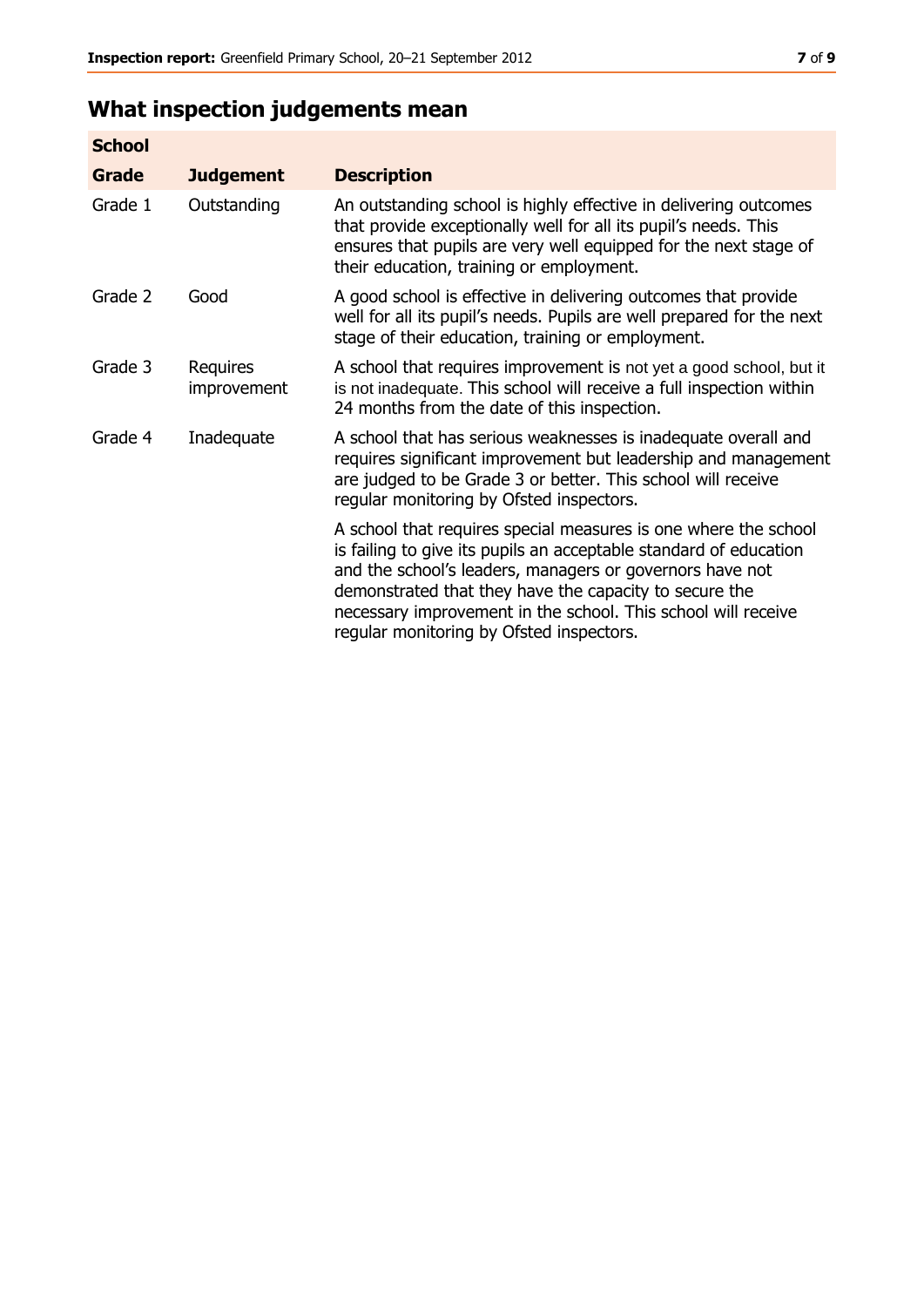# **School details**

| Unique reference number  | 104216  |
|--------------------------|---------|
| <b>Local authority</b>   | Walsall |
| <b>Inspection number</b> | 400695  |

This inspection of the school was carried out under section 5 of the Education Act 2005.

| <b>Type of school</b>                      | Primary                           |  |
|--------------------------------------------|-----------------------------------|--|
| <b>School category</b>                     | Community                         |  |
| <b>Age range of pupils</b>                 | $3 - 11$                          |  |
| <b>Gender of pupils</b>                    | Mixed                             |  |
| <b>Number of pupils on the school roll</b> | 189                               |  |
| <b>Appropriate authority</b>               | The governing body                |  |
| <b>Chair</b>                               | Andrew Howship                    |  |
| <b>Headteacher</b>                         | Alison Walsh                      |  |
| Date of previous school inspection         | 25-26 February 2010               |  |
| <b>Telephone number</b>                    | 01922 682234                      |  |
| <b>Fax number</b>                          | 01922 695534                      |  |
| <b>Email address</b>                       | postbox@greenfield.walsall.sch.uk |  |